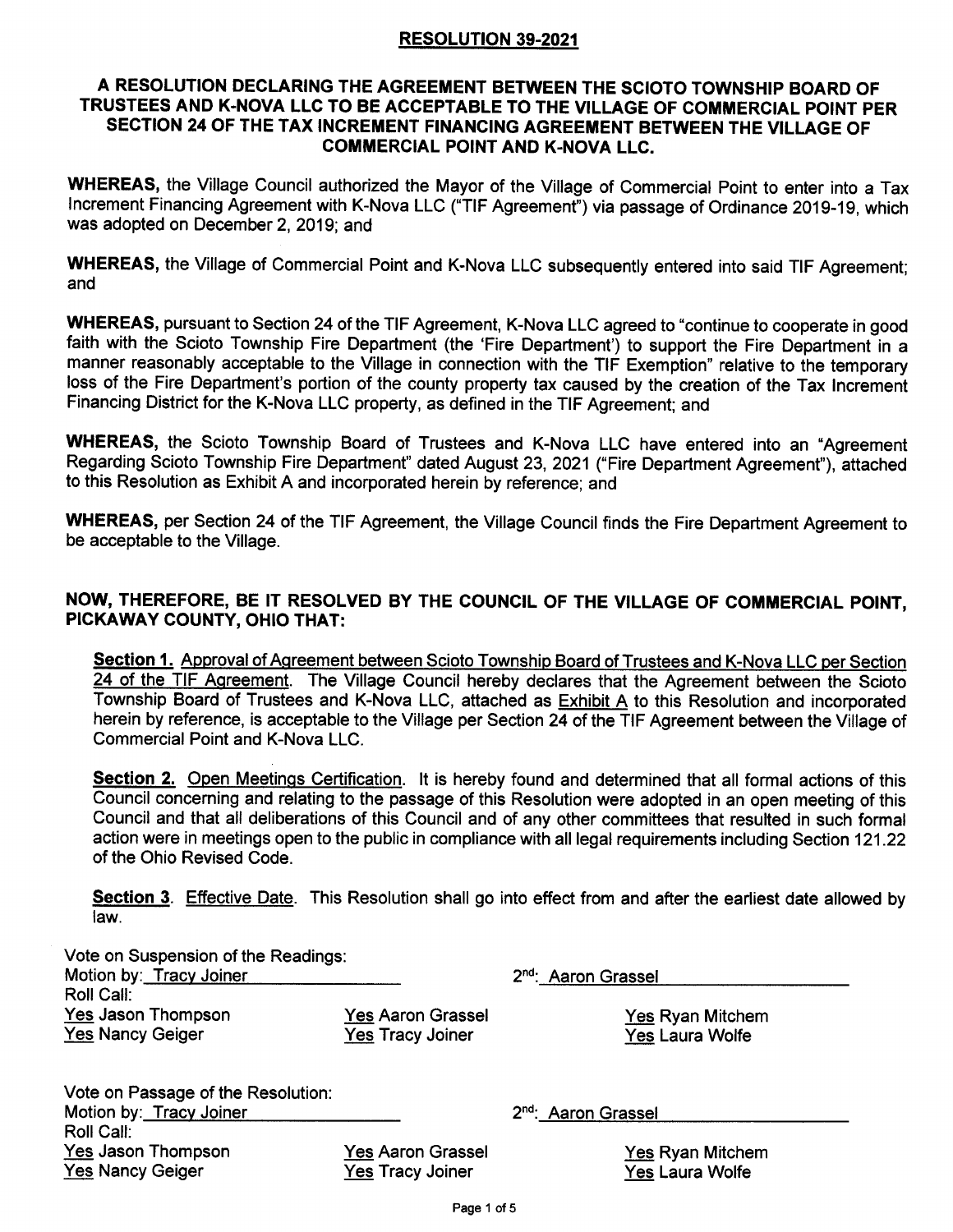### RESOLUTION 39-2021

Adopted this  $15<sup>th</sup>$  day of November, 2021.

Allan D. Goldhardt, Mayor

UlMy R. Hastings<br>Wendy L. Wastings, Fiscal Officer

Approved as to Form

Joshua Cartee, Village Solicitor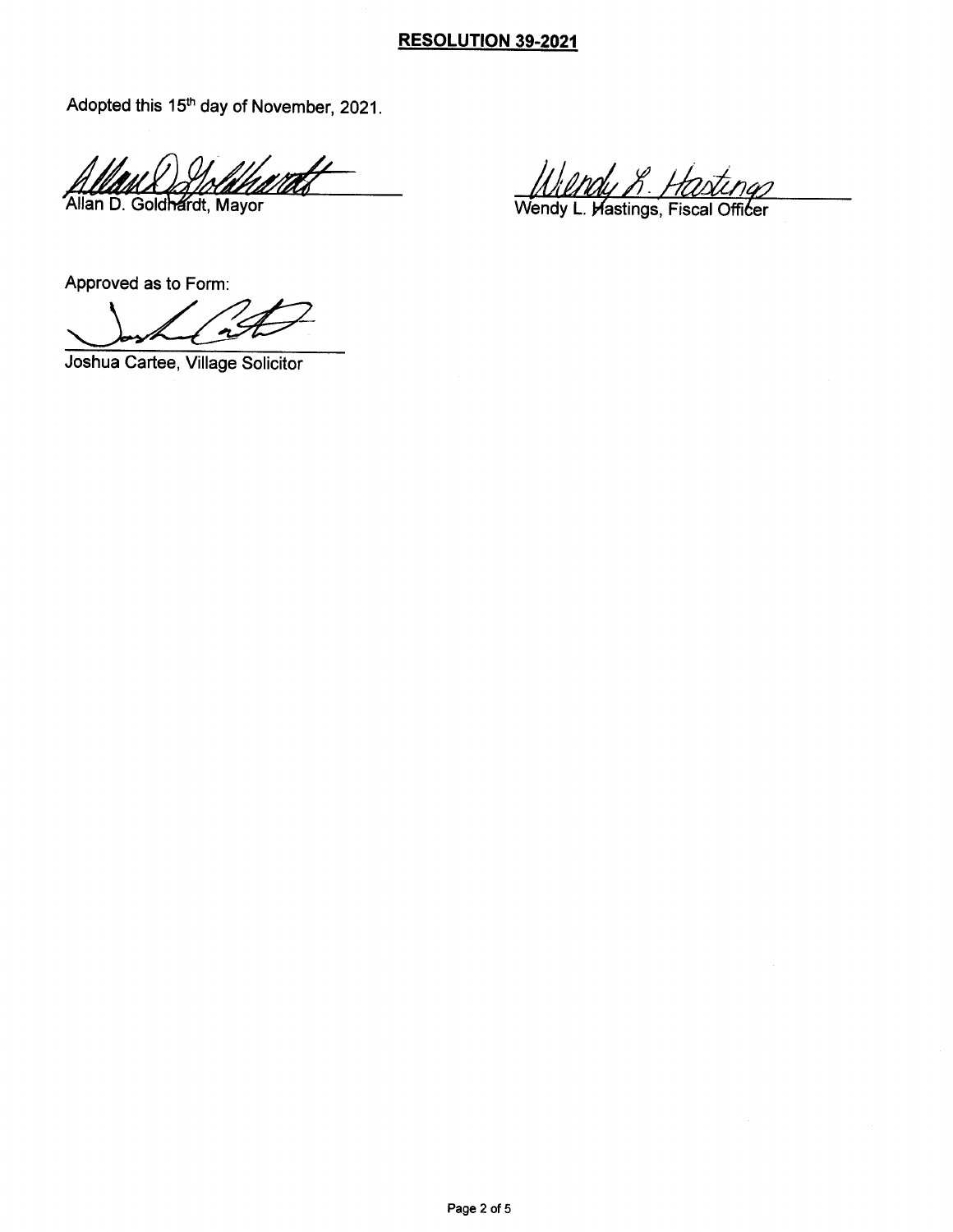# **RESOLUTION 39-2021 Exhibit A**

### **Agreement Regarding** Scioto Township Fire Department

This Agreement Regarding Scioto Township Fire Department (the "Agreement") is made and entered into this  $23 \frac{18}{100}$  day of August 2021 (the "Effective Date"), by and between K-Nova LLC, an Ohio limited liability company ("K-Nova") and the Pickaway County, Ohio, Scioto Township Board of Township Trustees (the "Trustees").

### I. Background

- A. K-Nova is the developer of approximately 1,200 acres of land in Commercial Point, Ohio, located generally north of SR 762 on both the east and west sides of SR 104 (the "Property").
- B. That portion of the Property located on the east side of SR 104 consists of approximately 916 acres of land (the "East Property"). The East Property is zoned Limited Industrial and is currently being developed.
- C. That portion of the Property located on the west side of SR 104 is one parcel that consists of approximately 234 acres of land (the "West Property"). The West Property is zoned Low Density Residential and General Commercial.
- D. On December 8, 2019, K-Nova entered into a Tax Increment Financing Agreement with the Village of Commercial Point (the "TIF Agreement") relative to the Property.
- E. Section 24 of the TIF Agreement requires developer (K-Nova) to continue to cooperate with the Scioto Township Fire Department (the "Department") to provide support for the Department reasonably acceptable to the Village, relative to the temporary loss of the Department's portion of the county property tax caused by the creation of the Tax Increment Financing District for the Property.
- F. The Department and the Trustees agree that K-Nova's compliance with the Terms and Conditions of this Agreement will assure the continued safe and efficient fire and emergency services to the Property and the citizens of Scioto Township.
- G. The Village Council, by its adoption of Resolution \_\_\_\_\_\_\_\_, acknowledged that this Agreement complies with Section 24 of the TIF Agreement.

NOW THEREFORE, in consideration of the terms and covenants contained herein, K-Nova the Trustees agree as follows:

# **II. Terms and Conditions**

1. Background: The foregoing Background is incorporated in and made a part of these Terms and Conditions as if fully set forth herein.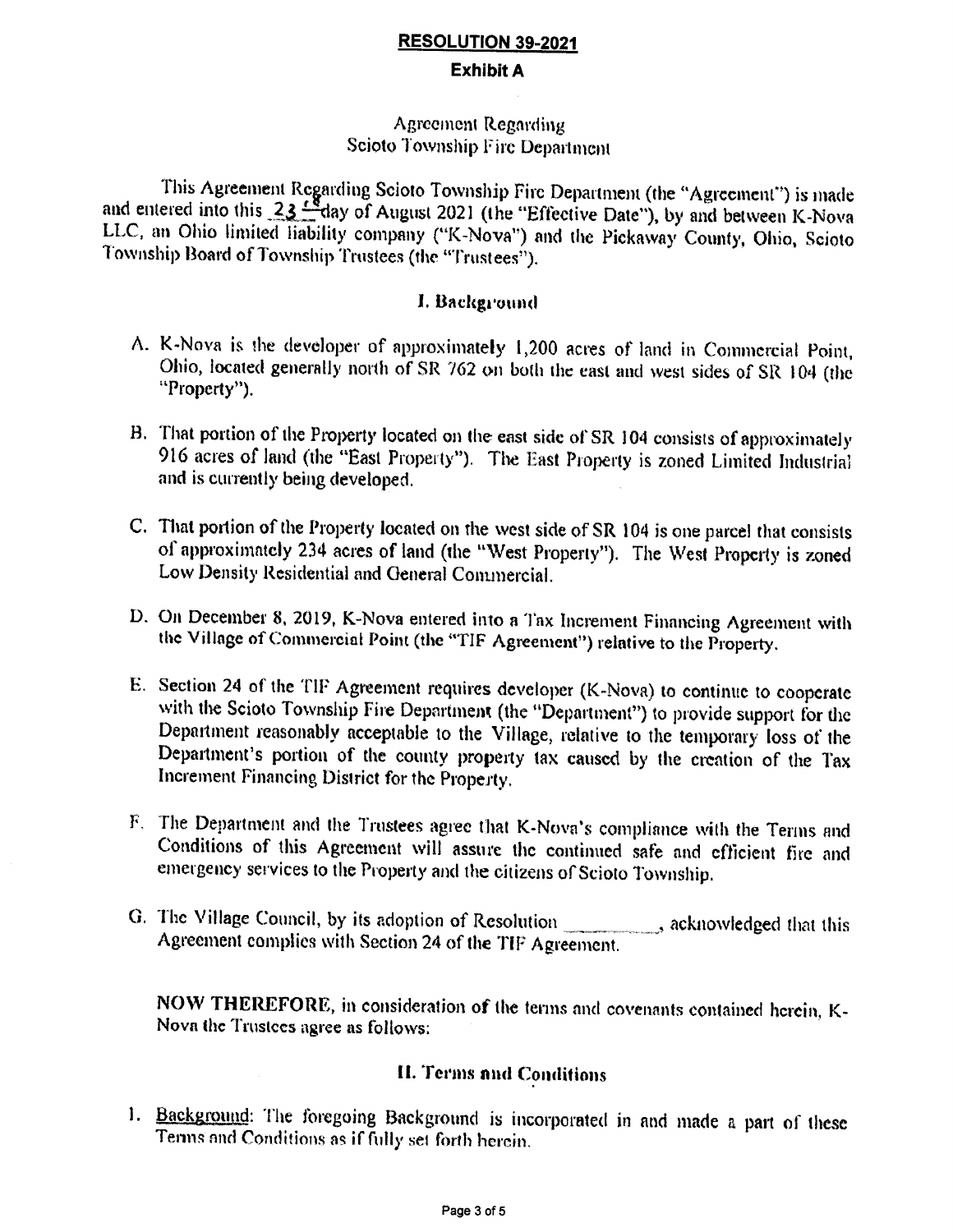# **RESOLUTION 39-2021 Exhibit A (continued)**

- 2. K-Nova's Contribution to Trustees
	- a. Per Square Foot Contribution: K-Nova shall cause each owner of any portion of the Property to pay to the Trustees an amount equal to five cents (5e) per every square foot of commercial and/or industrial building footprint area, constructed on the Property. The payment shall be due within five (5) days of the issuance of an occupancy permit, issued by the applicable state of Ohio certified building department, for each building constructed. As an example, the building currently under construction on the East Property is  $s_n$  and  $s_n$ . Within five (5) days of that buildings' occupancy permit being issued. Trustees shall be paid  $($   $\overline{\mathcal{S}}$   $($   $\overline{\mathcal{S}}$   $($   $\overline{\mathcal{S}}$   $($   $\overline{\mathcal{S}}$   $($   $\overline{\mathcal{S}}$   $($   $\overline{\mathcal{S}}$   $($   $\overline{\mathcal{S}}$   $($   $\overline{\mathcal{S}}$   $($   $\overline{\mathcal{S}}$   $($   $\overline{\mathcal{S}}$   $($   $\overline{\mathcal{S}}$   $($   $\overline{\mathcal{S}}$   $($   $\overline{\mathcal{S}}$   $($   $\overline{\mathcal{S$
	- b. End of Year Contribution: K-Nova shall pay to the Trustees, Two Hundred and Fifty Thousand Dollars (\$250,000) on or before December 31, 2021; and
	- c. West Property Contribution: In addition to the contribution set forth in Section 2 (a) and (b) above, K-Nova shall pay to the Trustees, Two Hundred and Fifty Thousand Dollars (\$250,000) payable within five (5) days of the issuance of an occupancy permit by the applicable state of Ohio certified building department for the first building constructed on the West Property exceeding one hundred thousand square feet (100,000 s.f.) in building area.
- 3. Trustee Obligations: Trustees shall be obligated to do the following:
	- a. Place all monies received per this Agreement in a separate fund designated for use by the Department for the purchase of safety vehicles and equipment; and
	- b. Cooperate with K-Nova in any effort by K-Nova to classify any contributions made per Section 3(b) of this Agreement as a charitable contribution for federal income tax purposes.
- 4. Acknowledgement: Trustees acknowledge that upon performance of this Agreement by K-Nova, Section 24 of the TIF Agreement will be deemed fully complied with and satisfied.

IN WITNESS WHEREOF, K-Nova and Trustees have executed or caused this contract to be executed on the Effective Date set forth above.

K-Nova, LLC  $\overline{\mathrm{Bv}}_1$  , the set of  $\overline{\mathrm{Bv}}_2$ 

Scioto Township, Board of TownshimTrustees Ide Ma